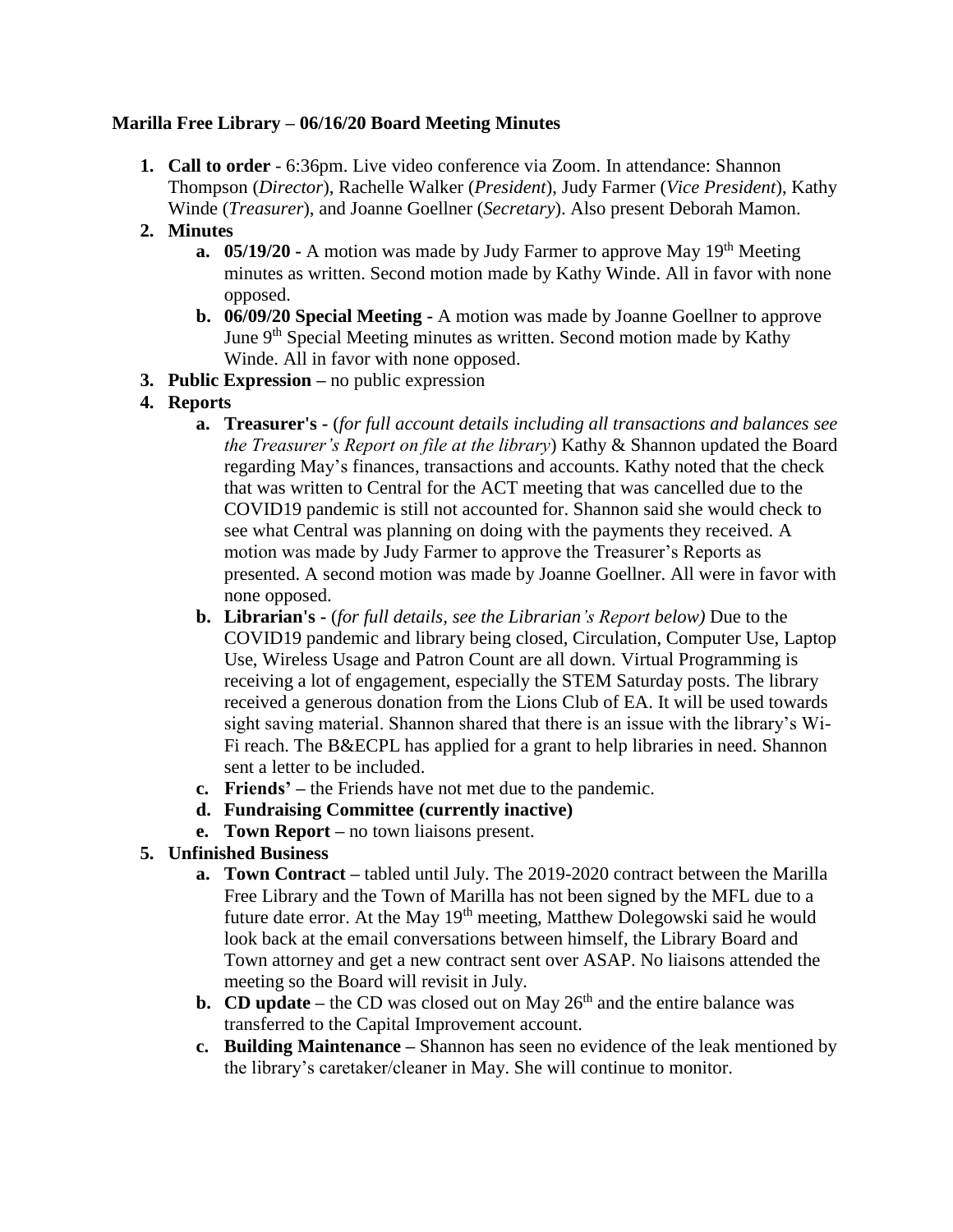- **d. Binder from Central (tabled until July) –** Joanne will resend the link of the online copy of the personnel binder to the Board via email.
- **6. New Business**
	- **a. Marilla Free Library Safety Plan (Evaluation/Report) –** no changes thus far. In regards to Curbside Pick-up things are going well. Curbside began June 15<sup>th</sup>. Shannon is considering opening up the building on June  $29<sup>th</sup>$ , starting by appointment only. Some concerns: the time spent in the library by patrons, maintaining safe social distancing and keeping the library disinfected.
	- **b. Prospective Trustees -** The Board met and interviewed Deborah Mamon about becoming a Marilla Free Library trustee. A motion was made by Kathy Winde with second by Joanne Goellner to approve the appointment of Deborah Mamon as a Marilla Free Library trustee. All were in favor with none opposed. Joanne will email Deb to invite her to join the Board. If she accepts, she will take the oath of office at the July Board meeting.

# **7. Other Business**

- **a. Payroll Report –** The Board reviewed the payroll report for pay period 11.
- **b. 02/25/20 Meeting –** Shannon brought to the Board's attention that February's meeting minutes were not approved. Joanne said she would look back at her notes and verify. If they are not approved, they will be added to July's meeting agenda.
- **c. LED Reimbursement –** the Library received reimbursement for the LED light project. Shannon said the check would be deposited into the Capital Improvement account.
- **8. Next Meeting: 07/14/20 at 6:30 pm** (meeting date changed from 07/21 to 07/14)
- **9. Adjournment -** There being no further business to conduct, a motion to adjourn the meeting was made by Judy Farmer at 7:32pm with a second by Kathy Winde. All were in favor with none opposed.

Meeting Minutes Respectfully Submitted, June 18, 2020, by Joanne Goellner, Secretary.